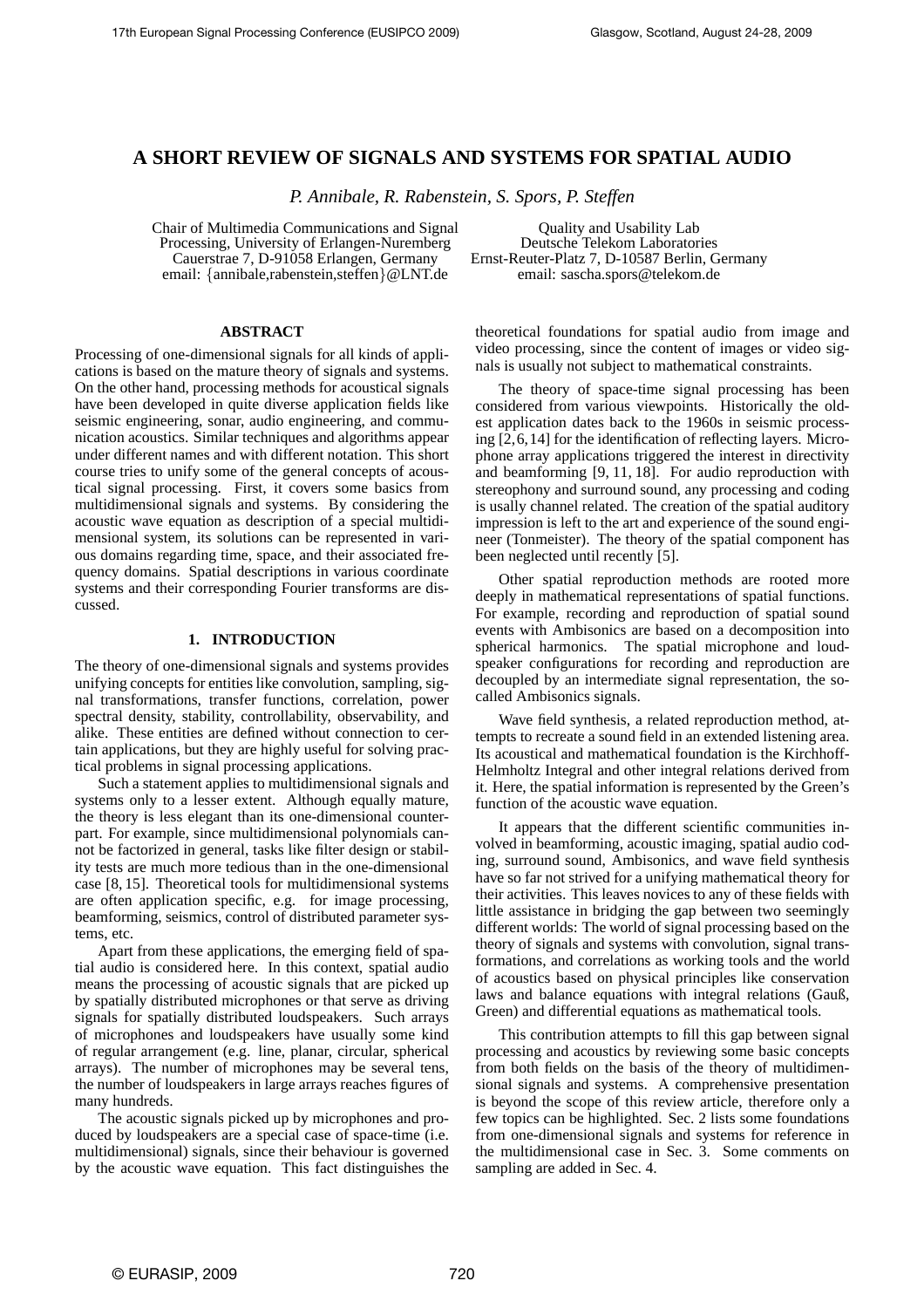## **2. ONE-DIMENSIONAL SIGNALS AND SYSTEMS**

To show the connections between one- and multidimensional signals and systems, this section briefly recalls some basic facts from the one-dimensional case. For simplicity, timedependent signals are assumed. The selection of fundamentals given here serves as reference for the corresponding multidimensional counterparts. No derivations and not even references are given, since all standard textbooks on signals and systems cover this material.

## **2.1 One-Dimensional Signals**

The various forms of one-dimensional signals can be classified in continuous-time and discrete-time signals, in periodic and non-periodic signals, and in their corresponding representations in the time and frequency domain. They are connected by their respective Fourier-type transforms and by the operations of sampling and periodization.

Sampling and periodization are described most concisely by a train of Dirac impulses  $\delta(t)$  with unit distance

$$
III(t) = \sum_{\kappa = -\infty}^{\infty} \delta(t - \kappa) . \tag{1}
$$

Sampling a continuous-time signal  $u_c(t)$  with  $t \in \mathbb{R}$  at the time instants  $t = nT$  with the time step size T gives a discretetime signal (sequence)  $u_d(n) = u_c(nT)$  with the index  $n \in \mathbb{Z}$ . This process is described by a multiplication with an impulse train

$$
u_{\rm c}(t)\frac{1}{T}\mathrm{III}\left(\frac{t}{T}\right) = \sum_{n=-\infty}^{\infty} u_{\rm d}(n)\delta(t - nT) \ . \tag{2}
$$

On the other hand, nearly arbitrary continuous-time signals  $u_c(t)$  may be turned into periodic continuous-time signals  $\hat{u}_{\rm c}(t)$  with period  $T_0$  by convolution with an impulse train

$$
\mathring{u}_{c}(t) = u_{c}(t) * \frac{1}{T_{0}} III\left(\frac{t}{T_{0}}\right).
$$
 (3)

In a similar fashion, an arbitrary sequence  $u_d(n)$  can be turned into a periodic sequence  $\mathring{u}_d(n)$ . The front face of the cube in Fig. 1 shows these four types of signals and their relations by sampling and periodization.

For each type of signal there is a corresponding transformation from the time into the frequency domain: Fourier transform (FT), Fourier series (FS), Discrete time Fourier transform (DTFT), and Discrete Fourier transform (DFT) as listed in Table 1. The respective inverse transformations are not shown, but the one-sided Laplace transform has been added for comparison. These four frequency domain representations are shown in the back face of the cube.

Here, continuous and discrete signals as well as periodic and non-periodic signals along with their frequency domain counterparts fit nicely in one cube. These relations are more involved for multidimensional signals.

### **2.2 1D Systems**

The most important class of systems for one-dimensional signal processing are linear and time-invariant systems (LTI systems). They allow an easy transition between time and frequency domain. There are two different widely used analysis methods, the steady state analysis with phasors and the

FT 
$$
U_c(\omega) = \int_{-\infty}^{\infty} u_c(t)e^{-j\omega t} dt
$$
  
\nFS  $\hat{U}_c(\mu) = \frac{1}{T_0} \int_{0}^{T_0} \hat{u}_c(t)e^{-j(2\pi\mu/T_0)t} dt$   
\nDTFT  $U_d(\Omega) = \sum_{n=-\infty}^{\infty} u_d(n)e^{-jn\Omega} \qquad (\Omega = \omega T)$   
\nDFT  $\hat{U}_d(\mu) = \sum_{\substack{n=-\infty \ n=0}}^{\infty} \hat{u}_d(n)e^{-jn(2\pi\mu/M)}$   
\n $\mathcal{L}$   $\bar{U}_c(s) = \int_{0}^{\infty} u_c(t)e^{-st} dt$ 

Table 1: Fourier type and Laplace signal transformations







dynamic analysis with impulse responses and transfer functions.

Phasors are eigenfunctions of one-dimensional LTIsystems and have the form

$$
u_{c0}(t) = e^{j\omega_0 t} \,. \tag{4}
$$

The response to a phasor is also a phasor with a complex amplitude factor  $H(\omega_0)$ , the complex frequency response, see Fig. 2.

$$
e^{j\omega_0 t}\longrightarrow \boxed{H(\omega)}\longrightarrow H(\omega_0)e^{j\omega_0 t}
$$

Figure 2: Steady state analysis: Response of an LTI-system to a phasor.

For the dynamic analysis, the one-sided Laplace transform allows the consideration of initial conditions and it provides a well-defined region of convergence. The response to arbitrary input signals  $u_c(t)$  can be expressed either in the time domain by a convolution with the impulse response  $h_c(t)$  of the LTI-system or in the frequency domain by a multiplication with its transfer function  $H_c(s)$ . The respective quantities in the time and frequency domain as related by the Laplace transform as shown in Fig. 3. Similar relations hold for discrete-time LTI systems with the z-transform.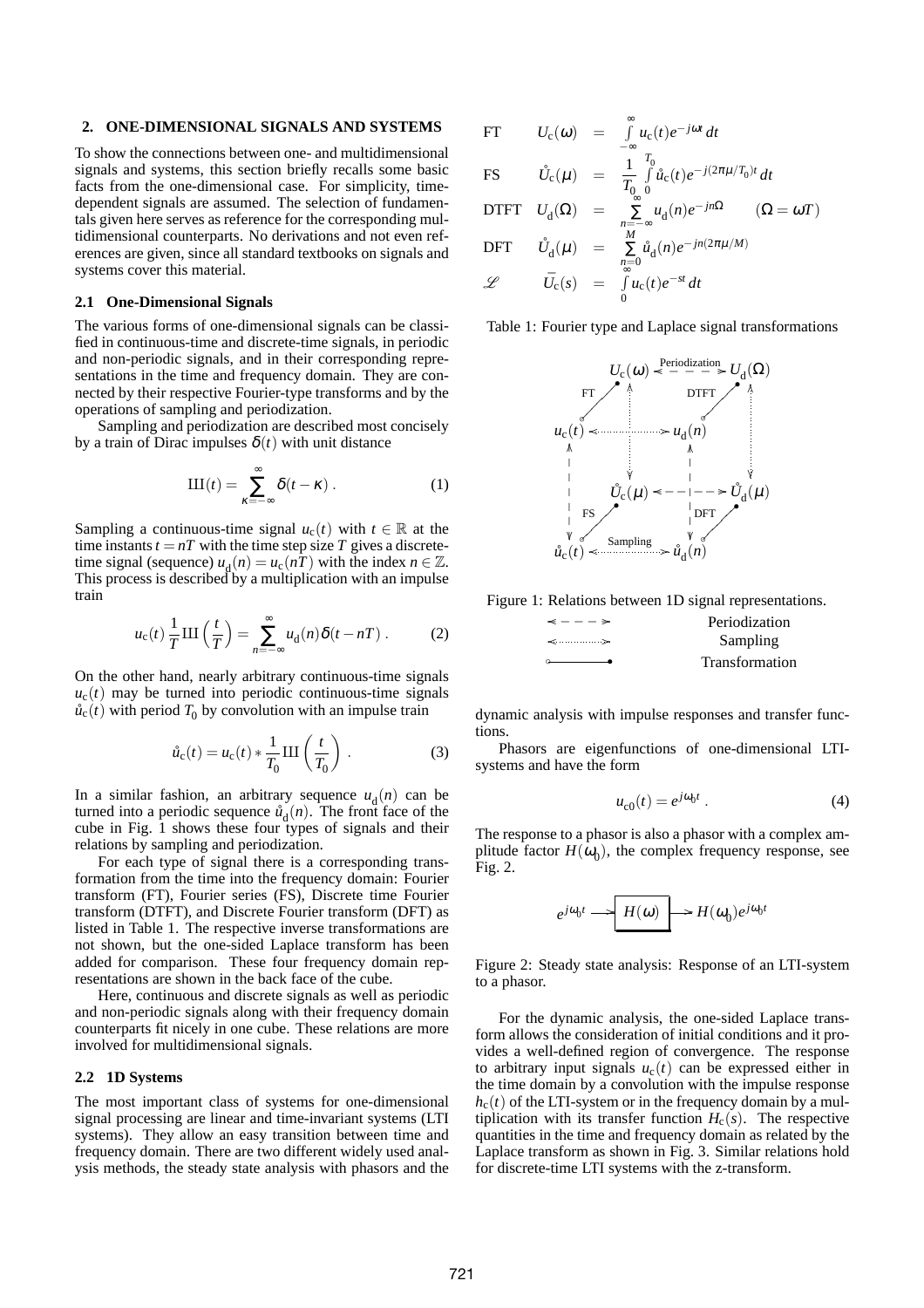The complex transfer function  $H_c(s)$  can be obtained from the impulse response  $h_c(t)$  or from knowledge about the structure of the system. Depending on the type of system, this knowledge is expressed by an ordinary or partial differential equation or by a combination with other LTI building blocks, e.g. delay elements.

$$
u_{c}(t) \longrightarrow h_{c}(t) \longrightarrow u_{c}(t) * h_{c}(t) = y_{c}(t)
$$
  

$$
\mathcal{L}_{\bullet}^{\circ} \longrightarrow \mathcal{L}_{\bullet}^{\circ} \mathcal{L}_{\bullet}^{\circ} \longrightarrow \mathcal{L}_{c}(s) + U_{c}(s)H_{c}(s) = Y_{c}(s)
$$

Figure 3: Dynamic analysis: Convolution and transfer function.

This short review of one-dimensional signals and systems has introduced the basic notation and serves as a reference for the multidimensional case.

## **3. MULTIDIMENSIONAL SIGNALS AND SYSTEMS**

Only a subset of the theory of multidimensional signals and systems is considered here. At first, the multidimensional variables are restricted to the time and space coordinates. Secondly, only acoustical quantities are of interest, i.e. all signals have to obey the acoustic wave equation. Until further notice all variables are continuous and non-periodic, i.e. the multidimensional counterpart of the top-left edge of Fig. 1 is considered. The subscript c is omitted for simplicity.

#### **3.1 Multidimensional Signals**

The multidimensional signals considered here depend on time and space. When  $N = 1, 2, 3$  is the number of spatial dimensions, then these signals have are  $N + 1$ -dimensional or short  $(N + 1)$ D signals. To show the different nature of time and space variables explicitly, these space-time signals are denoted by  $u(t, x)$ , where x is the vector of space variables. For  $N = 3$ , its elements are  $\mathbf{x} = [x, y, z]^T$ .

With respect to the time variable, the Laplace transform  $\mathscr L$  and the Fourier transform FT<sub>t</sub> from Table 1 can be applied to  $u(t, \mathbf{x})$ . A subscript *t* has been added to FT<sub>t</sub> to distinguish it from the Fourier transform  $FT_x$  with respect to the space variable

$$
\tilde{u}(t, \mathbf{k}) = \mathbf{FT}_{\mathbf{x}}\{u(t, \mathbf{x})\} = \int u(t, \mathbf{x}) e^{-j\mathbf{k}^{\mathrm{T}}\mathbf{x}} d\mathbf{x}
$$
 (5)

with the vector of spatial frequencies (wave numbers)  $k =$  $[k_x, k_y, k_z]^T$ . The tilde denotes functions in the spatial frequency domain.

The Laplace transform  $\mathscr L$  and Fourier transforms  $FT_t$ and  $FT_x$  can be applied in four different orders as shown in Fig. 4. This figure expands the top-left edge in Fig. 1 to space-time signals.

### **3.2 Multidimensional Systems**

For considering spatial audio in the context of multidimensional signals and systems, only one system is of paramount interest: the mechanism of acoustic wave propagation. Its physical properties are well understood and usually formulated in terms of partial differential equations. Under some

$$
u(t, \mathbf{x}) \xrightarrow{\mathbf{FT}_{\mathbf{x}}}_{0} \tilde{u}(t, \mathbf{k}) \qquad u(t, \mathbf{x}) \xrightarrow{\mathbf{FT}_{\mathbf{x}}}_{0} \tilde{u}(t, \mathbf{k})
$$
  
\n
$$
\mathbf{FT}_{t \bullet}^{\circ} \qquad \mathbf{FT}_{t \bullet}^{\circ} \qquad \mathscr{L}^{\circ}_{\bullet} \qquad \mathscr{L}^{\circ}_{\bullet} \qquad \mathscr{L}^{\circ}_{\bullet}
$$
  
\n
$$
U(\omega, \mathbf{x}) \xrightarrow{\mathbf{FT}_{\mathbf{x}}}_{0} \tilde{U}(\omega, \mathbf{k}) \qquad \qquad \bar{U}(s, \mathbf{x}) \xrightarrow{\mathbf{FT}_{\mathbf{x}}}_{0} \tilde{U}(s, \mathbf{k})
$$

Figure 4: Fourier and Laplace transforms in time and space.

admissible simplifications, it can be described by the socalled acoustical wave equation [3, 10, 17, 18]

$$
\frac{\partial^2 u(t, \mathbf{x})}{\partial t^2} - c^2 \Delta u(t, \mathbf{x}) = v(t, \mathbf{x}),\tag{6}
$$

where  $\Delta$  is the Laplace operator consisting of the second order derivatives calculated along each spatial dimension. As a physical quantity  $u(t, x)$  corresponds to sound pressure. The excitation term  $v(t, x)$  describes sources of acoustical energy.

#### *3.2.1 Wave Propagation in Source Free Media*

At first the propagation of waves in a source free medium is investigated. Setting the source term  $v(t, x)$  in (6) to zero yields the corresponding autonomous behavior. To this end, usually an approach is chosen which resembles the steady state analysis shown in Fig. 2. For one-dimensional systems, the phasor from (3) is the kernel of the Fourier transform (s. Table 1). Its counterpart for space-time systems is chosen as the combination of the kernels of  $FT<sub>t</sub>$  and  $FT<sub>x</sub>$  as

$$
u_0(t, \mathbf{x}) = e^{j(\omega_0 t + \mathbf{k}_0^T \mathbf{x})}.
$$
 (7)

Due to the periodicity of the complex exponential function in (7), also  $u_0(t, \mathbf{x})$  is periodic both in time and space

$$
u_0(t, \mathbf{x}) = u_0(t + T_0, \mathbf{x} + \lambda_0 \mathbf{n}_0), \qquad (8)
$$

with 
$$
T_0 = \frac{2\pi}{\omega_0}
$$
,  $\lambda_0 = \frac{2\pi}{k_0}$ ,  $k_0 = |\mathbf{k}_0|$ , and  $\mathbf{n}_0 = \frac{1}{k_0} \mathbf{k}_0$ . (9)

#### *3.2.2 Harmonic Plane Waves*

The multidimensional phasor  $u_0(t, \mathbf{x})$  solves the wave equation only for certain combinations between the angular frequencies in time and space,  $\omega_0$  and  $k_0$ . Inserting (7) into (6) gives

$$
\[k_0^2 - \left(\frac{\omega_0}{c}\right)^2\] u_0(t, \mathbf{x}) = 0 \quad \text{and thus} \quad \omega_0 = \pm ck_0. \tag{10}
$$

The acoustic wave equation enforces this close tie between  $\omega_0$  and  $k_0$ . It is also called the *dispersion relation*.

A closer look at  $u_0(t, \mathbf{x})$  under the restriction (10) shows that

$$
u_0(t, \mathbf{x}) = \text{const} \quad \text{for} \quad \mathbf{n}_0^T \mathbf{x} \pm ct = \text{const}. \quad (11)
$$

For each of the two signs, (11) describes a plane in space which propagates with the speed *c* in the direction of the normal vector  $\mathbf{n}_0$ . Therefore  $u_0(t, \mathbf{x})$  is called a *plane wave* or due to its complex exponential nature also a *harmonic plane wave*. Physics-oriented texts sometimes emphasize the analogy to monofrequent light by the designation *monochromatic plane wave*.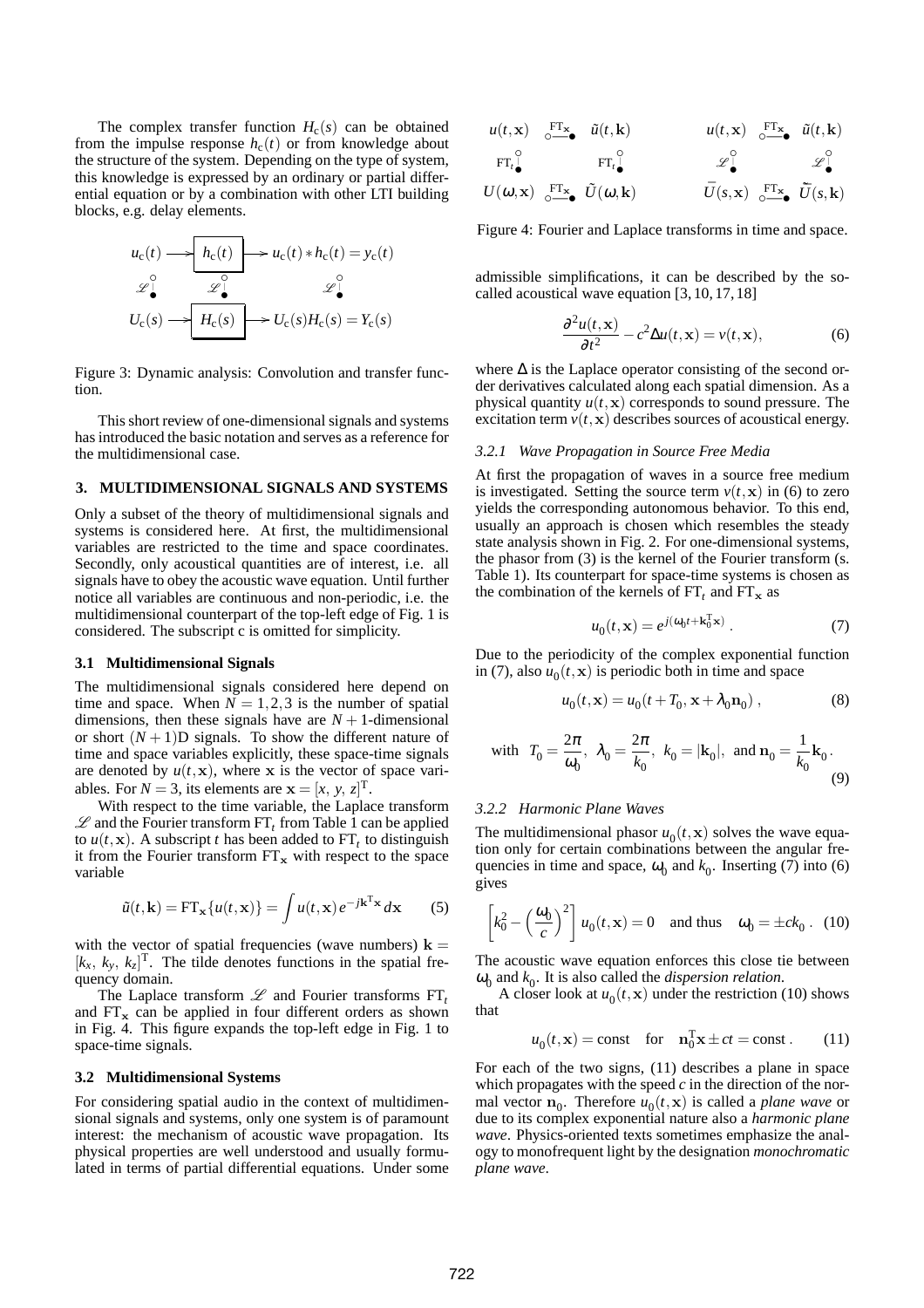## *3.2.3 General Plane Waves*

Harmonic plane waves are very special solutions of the wave equation. Mainly they serve as building blocks for more general solutions. These are obtained by summing harmonic plane waves with different frequency dependent weighting factors  $G(\omega_0)$ . This process is conveniently described by an inverse Fourier transform as

$$
u(t, \mathbf{x}) = \frac{1}{2\pi} \int G(\omega_0) u_0(t, \mathbf{x}) d\omega_0 = g(t + \frac{1}{c} \mathbf{n}_0^T \mathbf{x}) \tag{12}
$$

where  $g(t) = FT_t^{-1} {G(\omega)}$ . Due to the form of its argument,  $u(t, x)$  is also a plane wave. Its wave form is no longer harmonic; instead it is an arbitray function of time  $g(t)$ . This wave form may be observed at a fixed point in space, e.g. by recording with a microphone.

The Fourier transform of the plane wave  $u(t, x)$  with respect to time is given by

$$
U(\omega, \mathbf{x}) = G(\omega)e^{j\frac{\omega}{c}\mathbf{n}_0^{\mathrm{T}}\mathbf{x}}.
$$
 (13)

The delay term indicates the time  $t_0 = \frac{1}{c} \mathbf{n}_0^T \mathbf{x}$  until the wave front reaches the point x.

Spatial Fourier transformation of (13) gives (compare Fig. 4)

$$
\tilde{U}(\omega, \mathbf{k}) = \text{FT}_{\mathbf{x}} \{ U(\omega, \mathbf{x}) \} = G(\omega) \delta \left( \mathbf{k} - \frac{\omega}{c} \mathbf{n}_0 \right) \tag{14}
$$

since  $FT_x\{e^{j\mathbf{k}_0^T\mathbf{x}}\} = \delta(\mathbf{k} - \mathbf{k}_0)$ . Here,  $\delta$  denotes a multdimensional Dirac function; for a thorough introduction see [4].

The Dirac function in (14) restricts the values of the space-time spectrum  $\tilde{U}(\omega, \mathbf{k})$  to those values of  $\omega$  for which the argument of the Dirac function is zero. This statement is again the dispersion relation (10), now valid for all spacetime frequencies simultaneously. Fig. 5 illustrates the behaviour of  $\tilde{U}(\omega, \mathbf{k})$  for one dimension in space (i.e. (1+1)D), i.e.  $x = x$  and  $k = k$ . In this case, the possible directions of the normal vector  $n_0$  correspond to the scalar values  $\pm 1$ . Therefore the spectrum  $\tilde{U}(\omega,k)$  takes the values  $G(\omega_0)$  only for  $\omega_0 = \pm k_0 c$  (s. (10)) and is zero elsewhere.

Note that it is important to distinguish between the frequency variables  $\omega$  and *k*, which span the whole (1+1)D frequency plane, and the restricted values  $\omega_0 = \pm k_0 c$  for which solutions of the wave equation exist.

### *3.2.4 Response to Source Functions*

When source functions are present  $(v(t, x) \neq 0)$  then an equivalent to the dynamic analysis from Sec. 2.2 is necessary. The excitation function  $v(t, x)$  acts as an input and  $u(t, x)$  is the output signal. But also initial values and – if present – boundary conditions can act as inputs.

As a simple  $(1+1)D$  example consider a problem without source term but with the initial values  $u(0, x) = v(x)$  and  $u(0,x) = 0$ . Starting from the wave equation in the form (dots and primes denote time and space derivatives, respectively)

$$
\ddot{u}(t,x) - c^2 u''(t,x) = 0 , \qquad (15)
$$

Laplace transformation for the time variable gives

$$
s^{2}\bar{U}(s,x) - c^{2}\bar{U}''(s,x) = sv(x)
$$
 (16)



Figure 5: Frequency-domain representation in the *k*-ω-plane. The *k*- and  $\omega$  axes are labeled in multiples of  $\pi$ . The waves travelling in both directions are assumed to be the same.

and spatial Fourier transformation results in an algebraic relation

$$
s^{2}\tilde{U}(s,k) + (ck)^{2}\tilde{U}(s,k) = s\tilde{v}(k) . \qquad (17)
$$

It can be solved for the the transform of the solution  $\tilde{U}(s,k)$ 

$$
\tilde{\bar{U}}(s,k) = \tilde{\bar{G}}(s,k)\tilde{v}(k)
$$
\n(18)

with the two-dimensional transfer function

$$
\tilde{\bar{G}}(s,k) = \frac{s}{s^2 + (ck)^2}.
$$
\n(19)

This transfer function description of the response to an initial value in the space-time frequency domain is shown in the lower right corner of Fig. 6. The remaining entries show the corresponding representations in the other domains from Fig. 4.

$$
u(t,x) = g(t,x) * v(x) \qquad \underset{\circ}{\circ} \xrightarrow{\text{FT}_x} \qquad \tilde{u}(t,k) = \tilde{g}(t,k)\tilde{v}(k)
$$

$$
\mathcal{L} \downarrow^{\circ} \qquad \qquad \downarrow^{\circ} \mathcal{L}
$$

$$
\bar{U}(s,x) = \bar{G}(s,x) * v(x) \qquad \underset{\circ}{\circ} \xrightarrow{\text{FT}_x} \qquad \tilde{\bar{U}}(s,k) = \tilde{\bar{G}}(s,k)\tilde{v}(k)
$$

Figure 6: Input-output relations with convolution and transfer functions. Spatial convolution is denoted by *<sup>x</sup>* ∗.

$$
g(t,x) = \frac{1}{2}\delta(x-ct) + \frac{1}{2}\delta(x+ct) \underbrace{\circ}_{\circ}^{FT_x} \delta(t,k) = \cos(ckt)
$$

$$
\mathscr{L} \downarrow^{\circ}
$$

$$
\bar{G}(s,x) = \frac{1}{2c}e^{-s|x|/c} \underbrace{\circ}_{\circ}^{FT_x} \tilde{G}(s,k) = \frac{s}{s^2 + (ck)^2}
$$

Figure 7: Multidimensional transfer functions and Green's function. *g*(*t*,*x*) and  $\tilde{g}(t, k)$  are valid for  $t \ge 0$ .

The various forms of the transfer function  $\tilde{G}(s, k)$  after inverse Fourier and/or Laplace transformation are shown in Fig. 7. For an intepretation consider  $g(t, x)$  in the space-time domain. It is the *Green's function* of this initial-value problem. Performing the spatial convolution with  $g(t, x)$  in the top